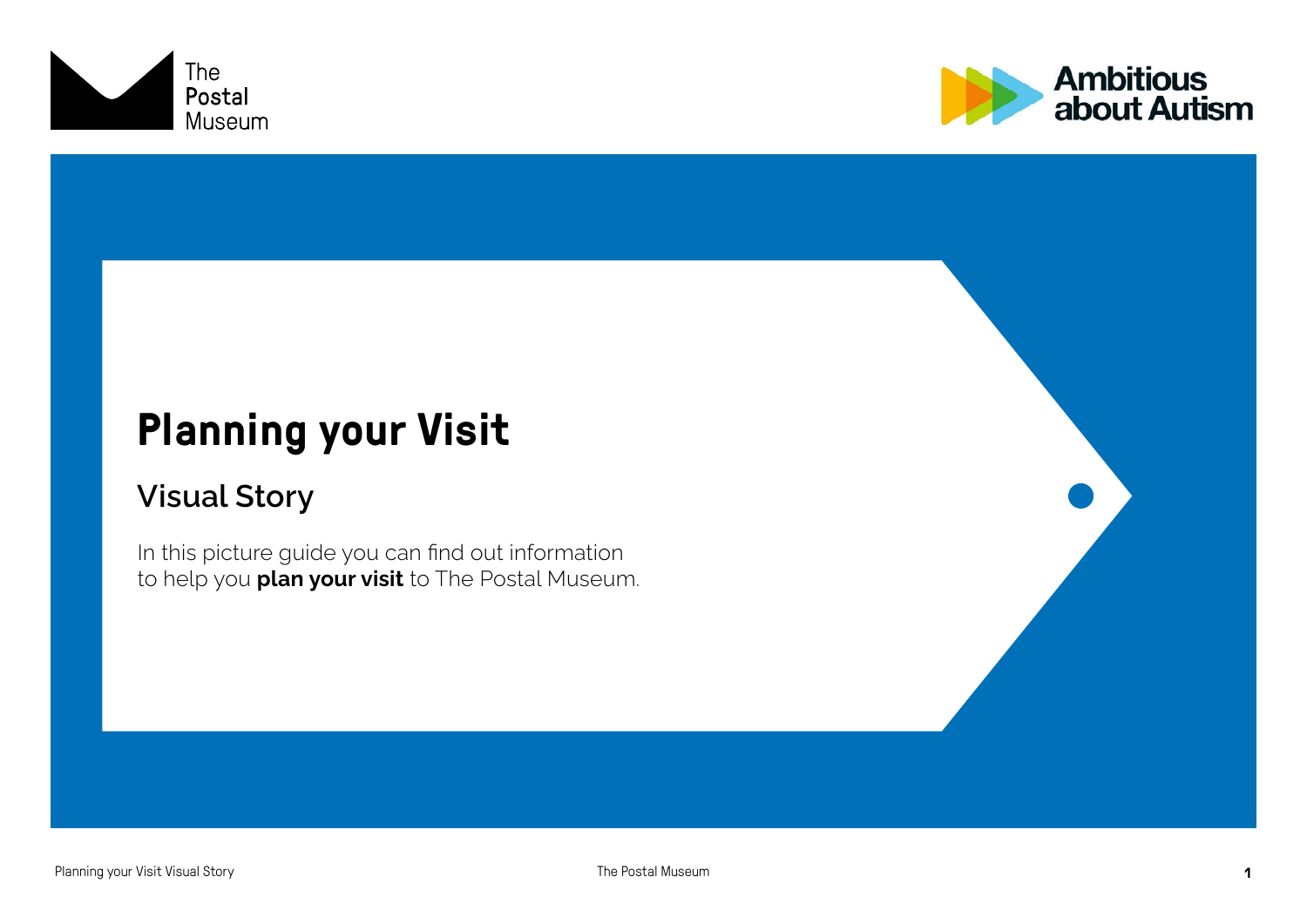## **The Postal Museum**

The Postal Museum is a museum about postal history. It is in central London.

It is a place where **people of all ages can go.** There are activities for children, families and adults. On your visit you can:

- Ride a **miniature underground train** called Mail Rail.
- Visit the permanent exhibition about Mail Rail.
- Visit **Sorted!** The Postal Play Space.
- Visit the **permanent exhibition about postal history.**
- $\cdot$  Visit the **temporary exhibition** that changes every 6 months to a year.
- Visit the archive which is called the Discovery Room.
- Use the **café** in The Postal Museum.
- Visit the **gift shop** in Mail Rail and The Postal Museum.
- Use the Changing Places Toilet, gender neutral toilets and baby changing facilities.

You can find out more about these activities and facilities in this **visual story.** 

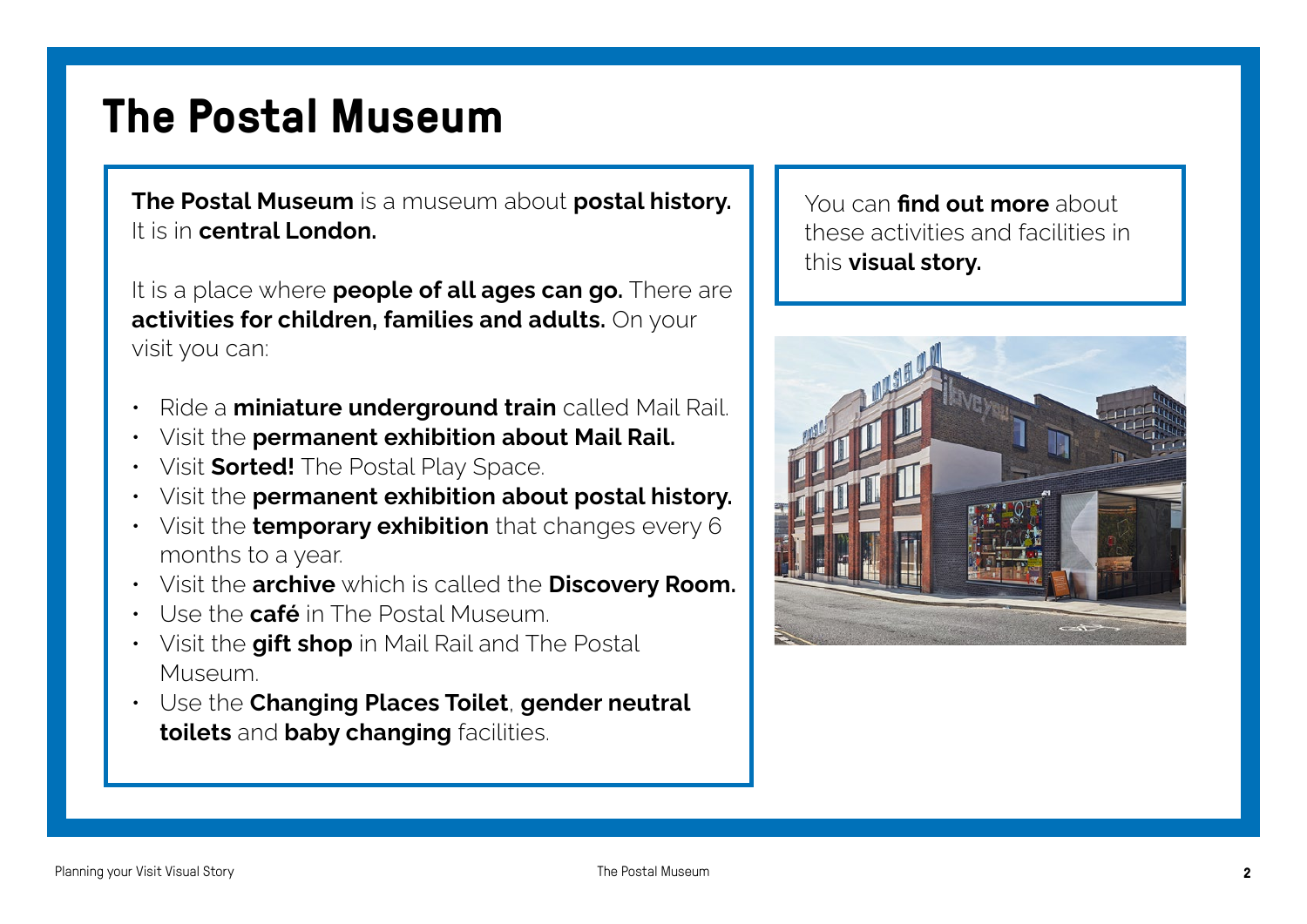#### **Tickets**

Before you visit The Postal Museum, you should **book your tickets in** advance. This will guarantee entry and it is cheaper to book online.

You can buy a ticket on arrival, but we cannot guarantee entry if the museum is fully booked.

Your ticket provides you with unlimited access to The Postal **Museum exhibitions** for one year, and one ride on Mail Rail on the date shown on your ticket.



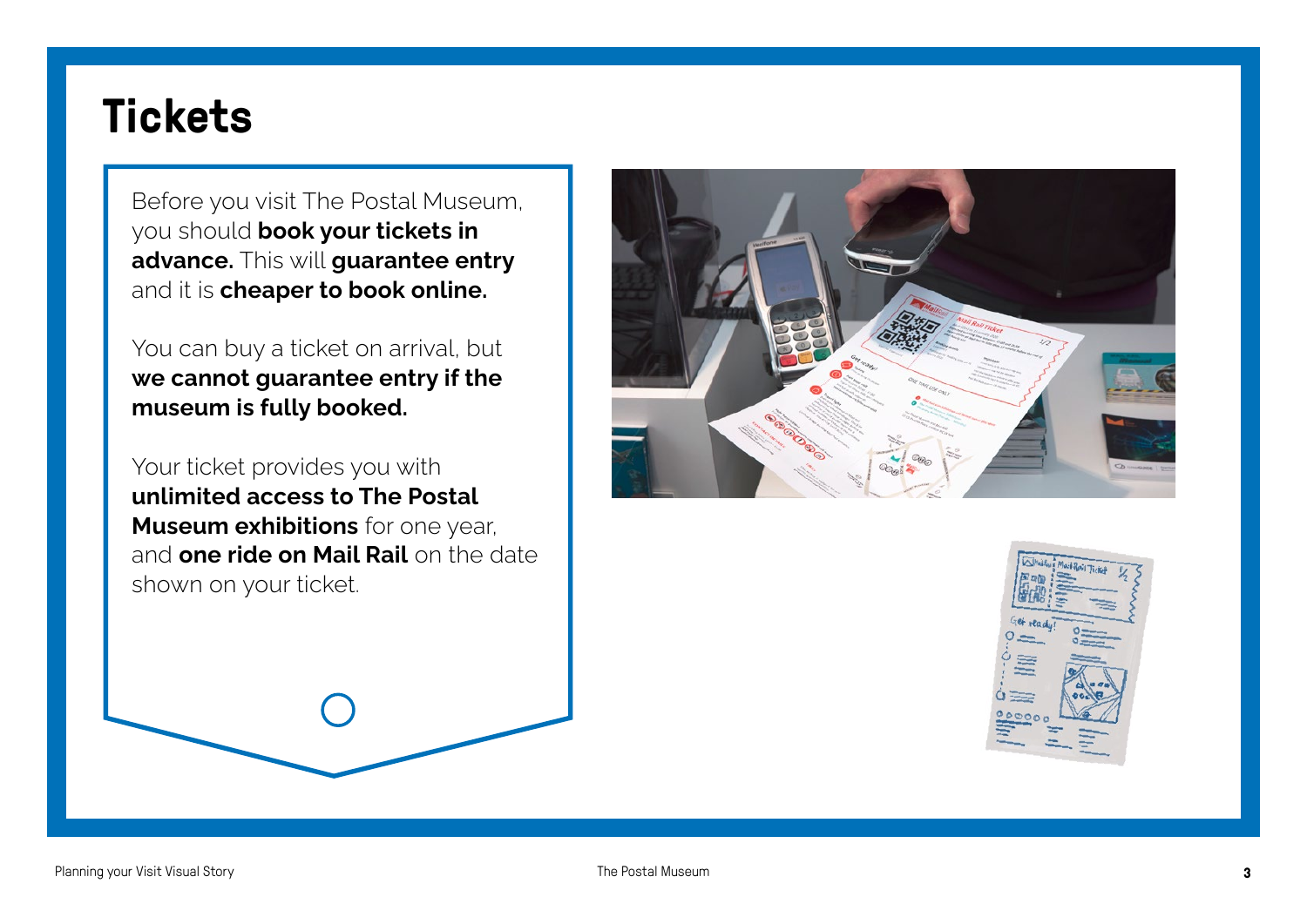# **Travelling to The Postal Museum**

You can get to the museum by **train, tube,** bus, cycling or walking:

- $\cdot$  There are walking trails from each of the nearest train and tube stations.
- The nearest London Underground stations are Farringdon, Russell Square, King's Cross and Chancery Lane.
- $\cdot$  The 17, 19, 38, 45, 46, 55, 63 and 341 bus routes all stop near the museum.

You may want to allow more time for your journey or travel at a time when there might be less people on public transport.

There is **no parking** available at The Postal Museum, our suggestion is using **public** transport, walking or using a taxi.

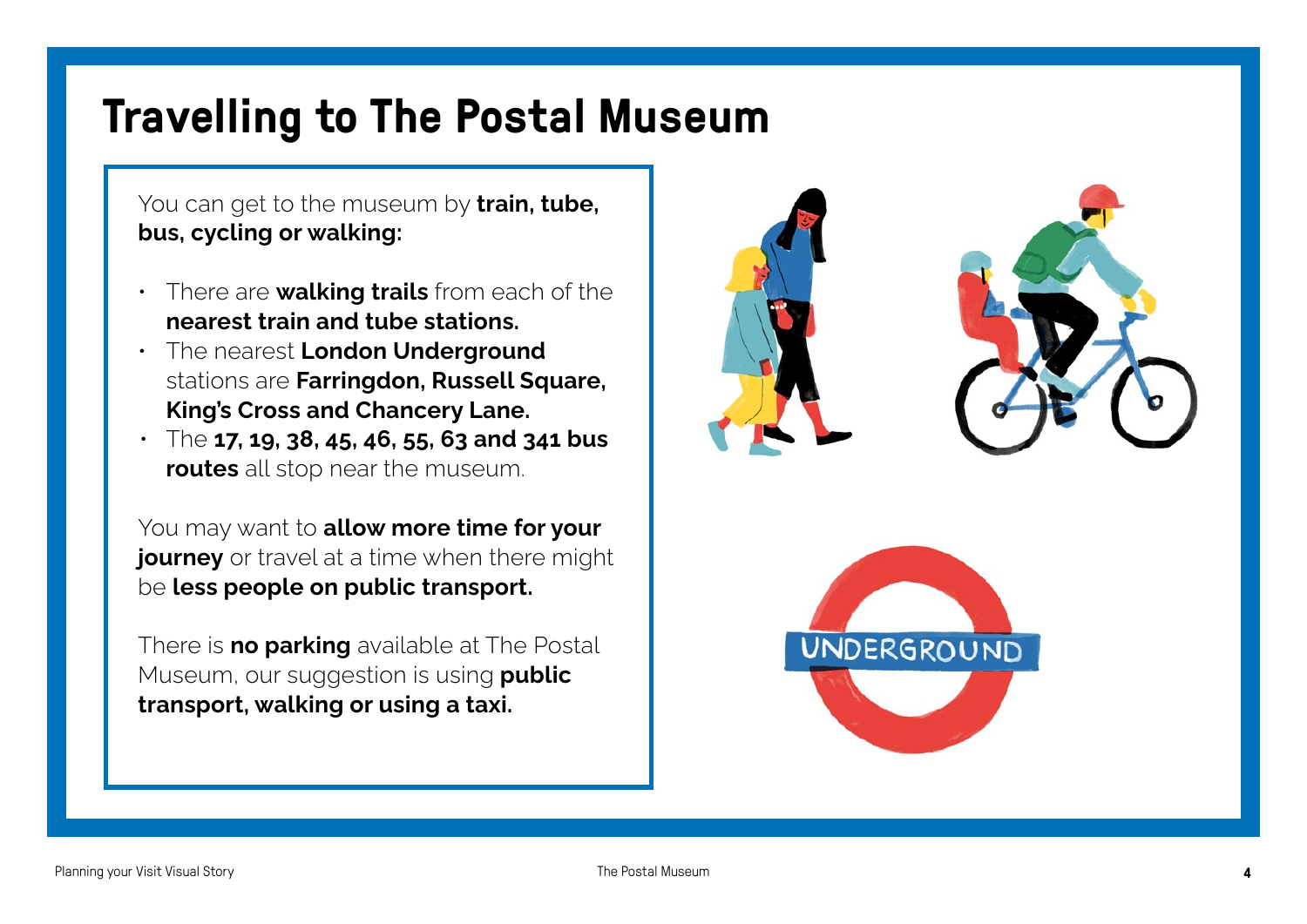#### **When you arrive**

The museum is split over two buildings. The Postal Museum site is on one side of Phoenix Place and the Mail Rail site is on the **other side of Phoenix Place**. It is a **short walk** between the buildings and you will cross a road using a temporary pedestrian crossing.

When you **arrive** you should go to the **Mail** Rail building first. This is where you will start your visit. You can go to The Postal Museum building after visiting Mail Rail.

When you get to the Mail Rail building you might need to **queue** and **wait your turn** to enter. If waiting or queuing could **cause** distress during your visit, please speak to a member of staff.  $W \oplus W$ ill do our best to accommodate your needs.

There are **building works** happening around the museum so it might be noisy when you visit.

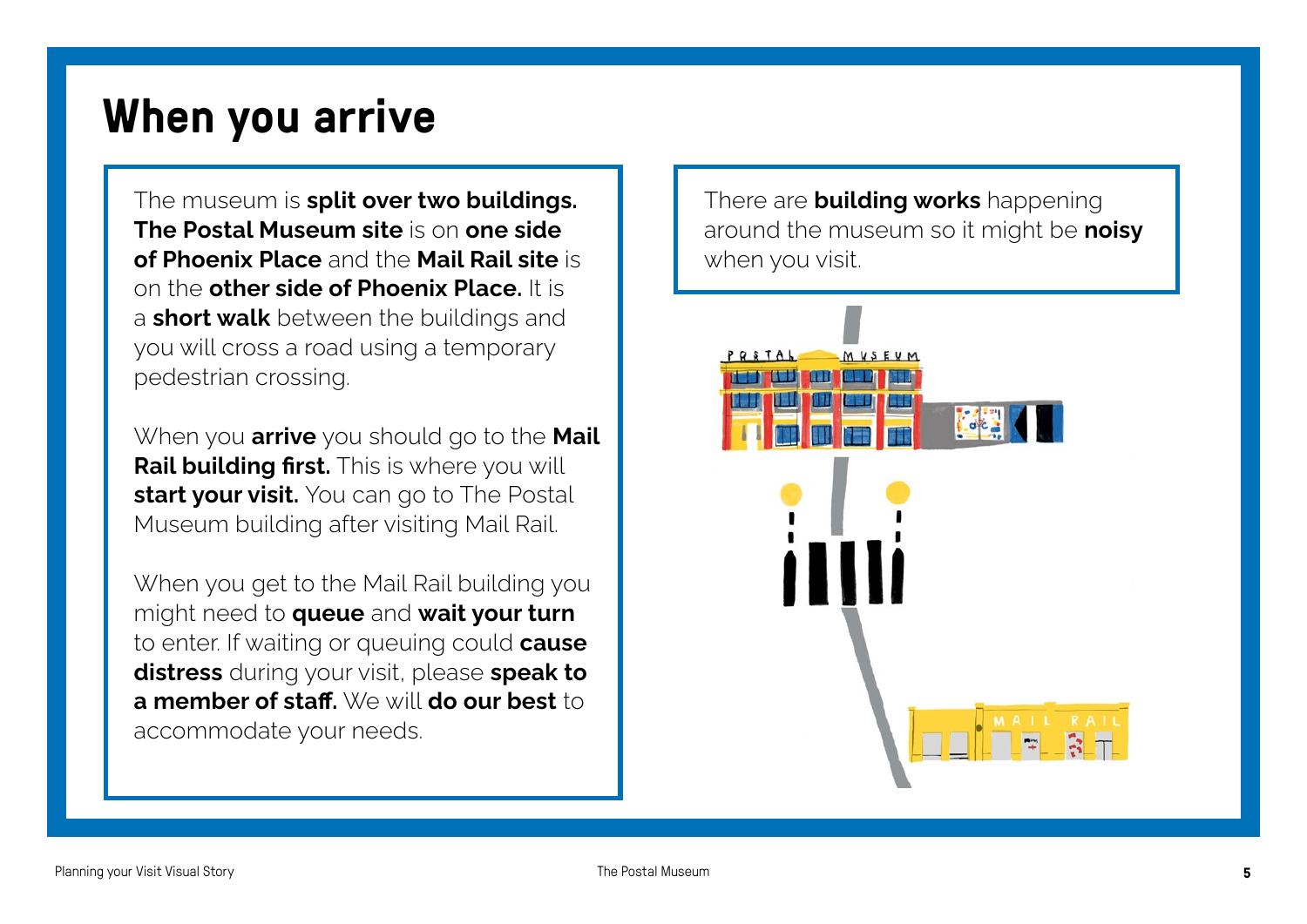## **Staff at The Postal Museum**

If you need some help during your visit, or you would like to ask a question, just speak to our friendly team of Visitor Hosts wearing purple t-shirts.

You can write a message down and show them if you would prefer.

You might also meet our friendly volunteers wearing blue t-shirts and our security guards wearing black suits. They will also be very happy to help you.

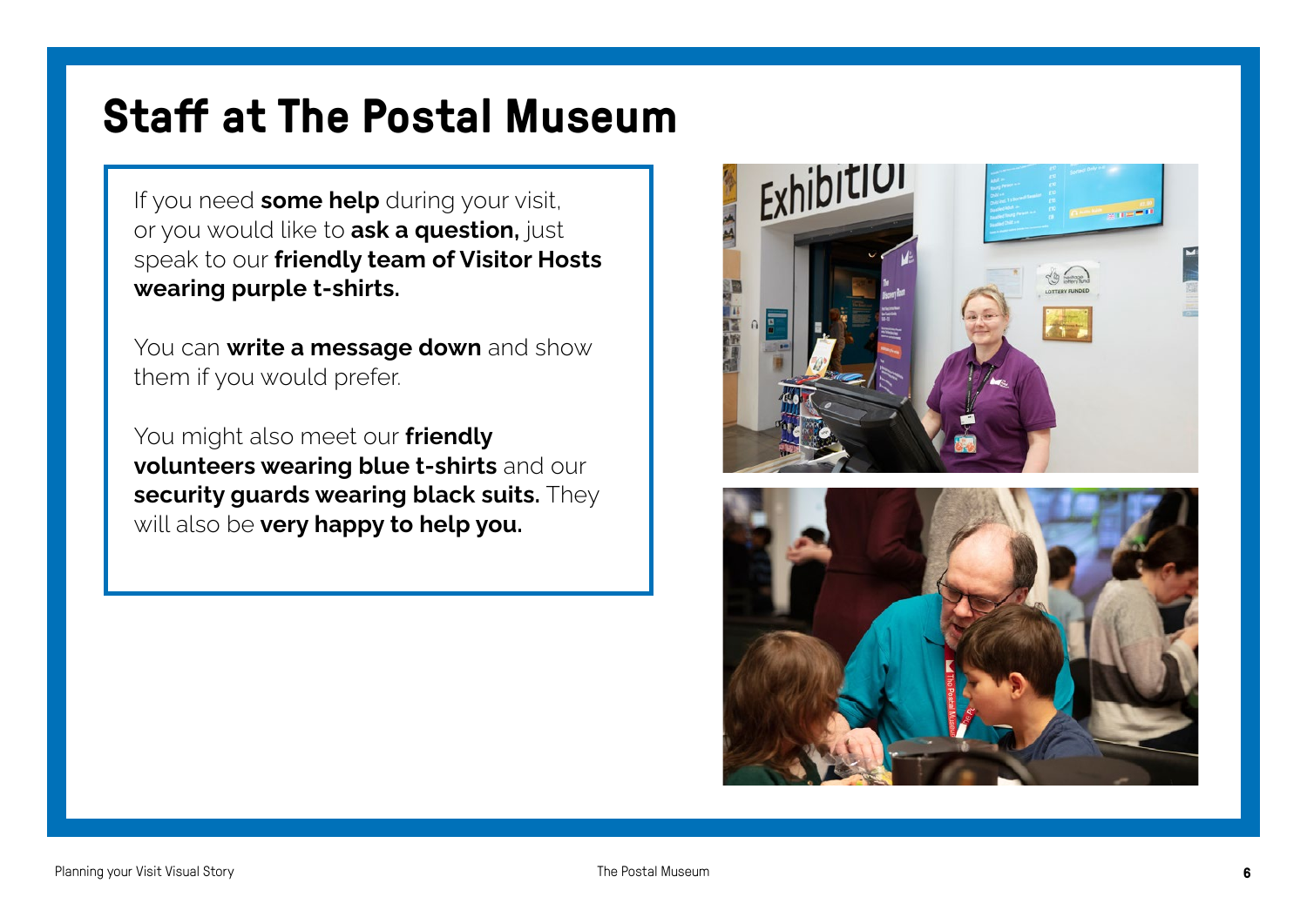#### **Resources you can borrow**

When you come to The Postal Museum you can **borrow some resources** that might help you on your visit.

- Ear defenders.
- **Communication Cards.** These are visual cards that show the highlight objects and interactive activities and where to find them.
- **Sensory bags** containing sensory toys, ear defenders and communication cards.



You can **borrow** a teal lanyard from the ticket and information desks at The Postal Museum and Mail Rail. This shows our staff that you have a **hidden disability** and might need some additional support during your visit.

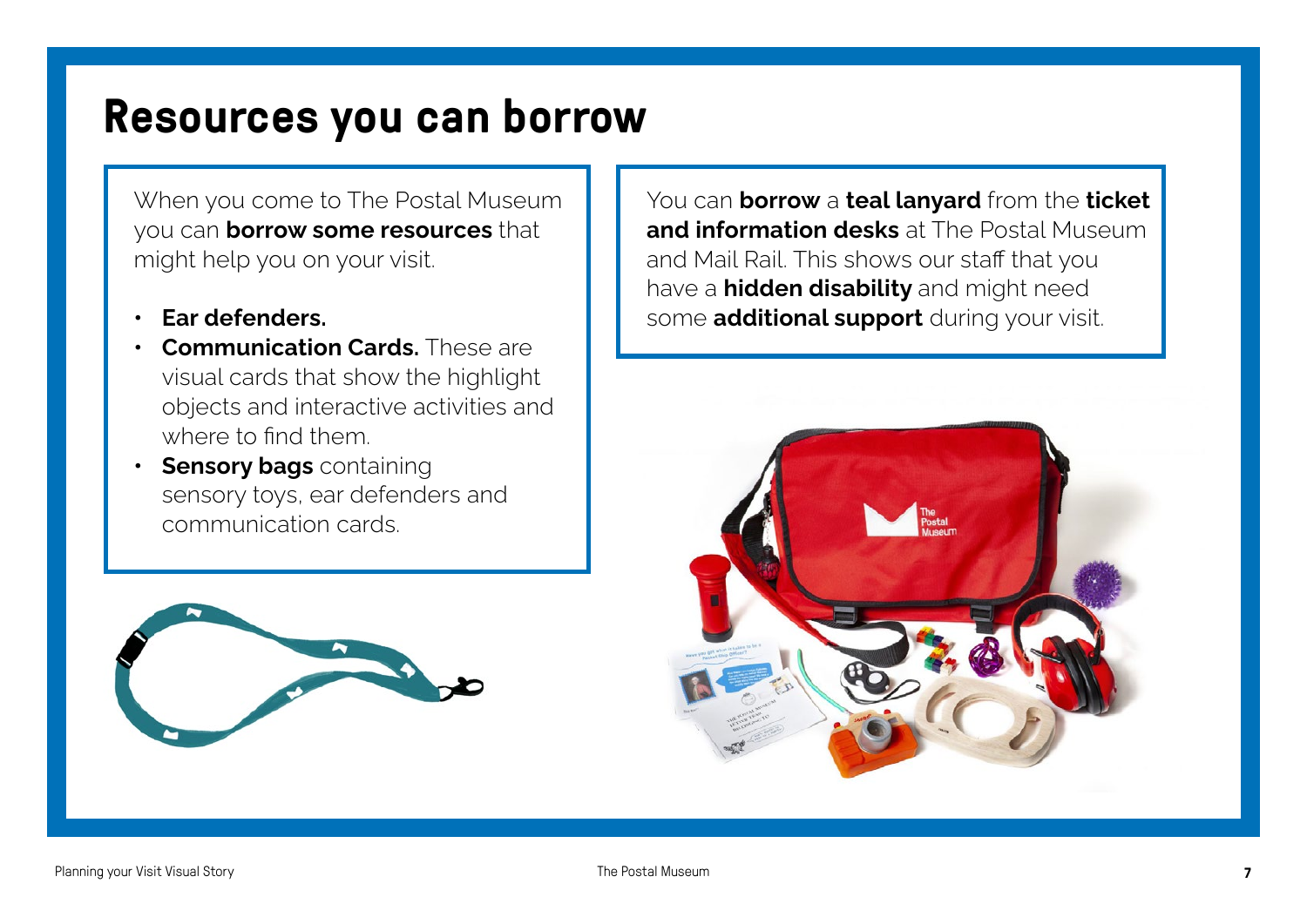# **General safety information**

In 2020 The Postal Museum made some changes to help keep people safe during the COVID-19 pandemic.

#### Some of these adaptions will continue and some will be eased:

- Staff and visitors will not be expected to wear a face covering. People are welcome to wear one if they want to.
- Visitors will not be expected to socially distance from other groups.
- Visitor numbers will no longer be reduced.
- Hand sanitiser stations will still be available to use around the museum.
- Some interactive exhibits will still be used through motion sensors instead of touch buttons.

Mail Rail carriages will no longer be separated by the transparent safety screens - these will be removed from the ride.